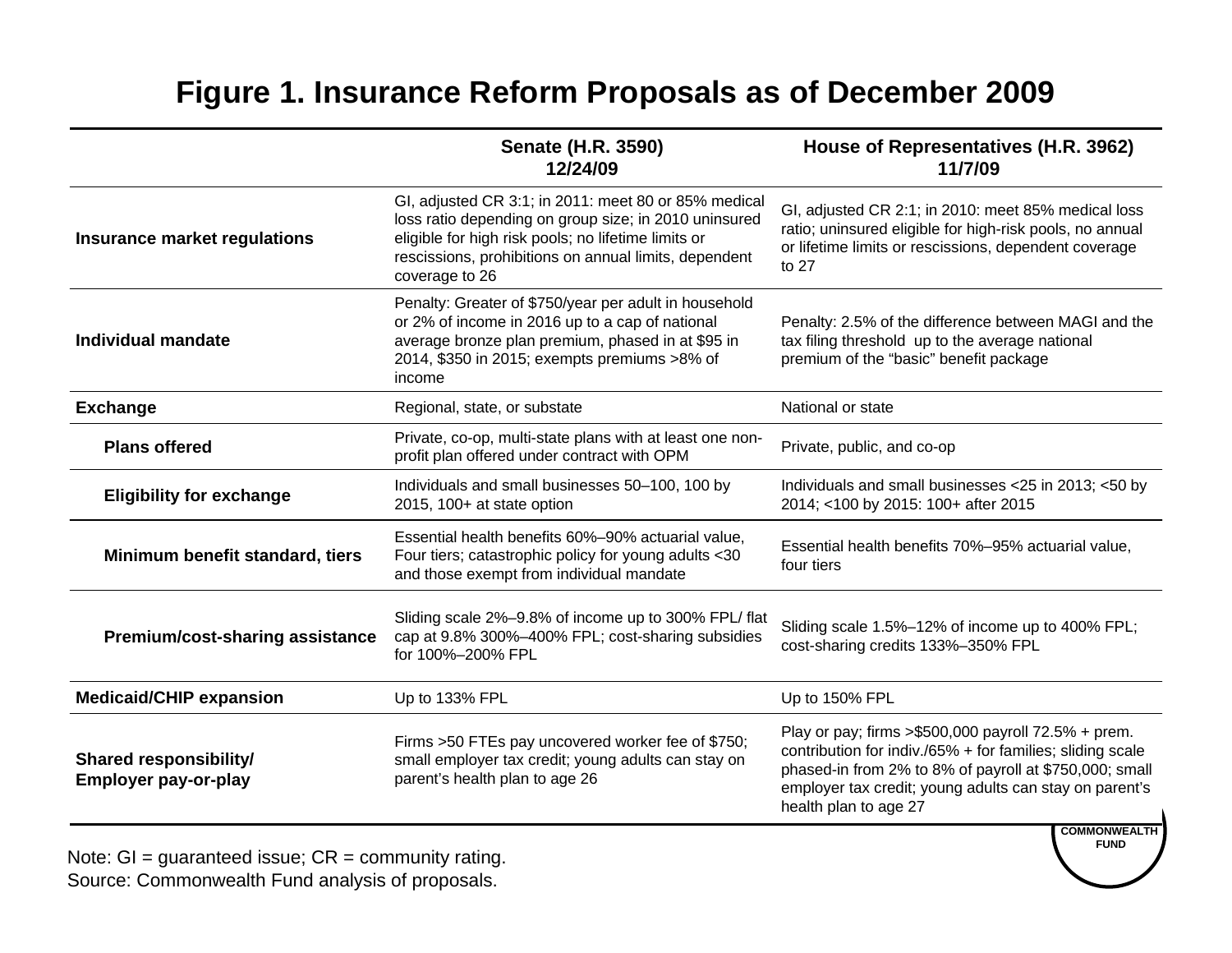## **Figure 2. Trend in the Number of Uninsured Nonelderly, 2012–2019 Under Current Law and Senate and House Bills**

### **Millions**



Note: The uninsured includes unauthorized immigrants. With unauthorized immigrants excluded from the calculation, nearly 94% and 96% of legal nonelderly residents are projected to have insurance under the Senate and House proposals, respectively.

**THE COMMONWEALTHFUND**

Data: Estimates by The Congressional Budget Office.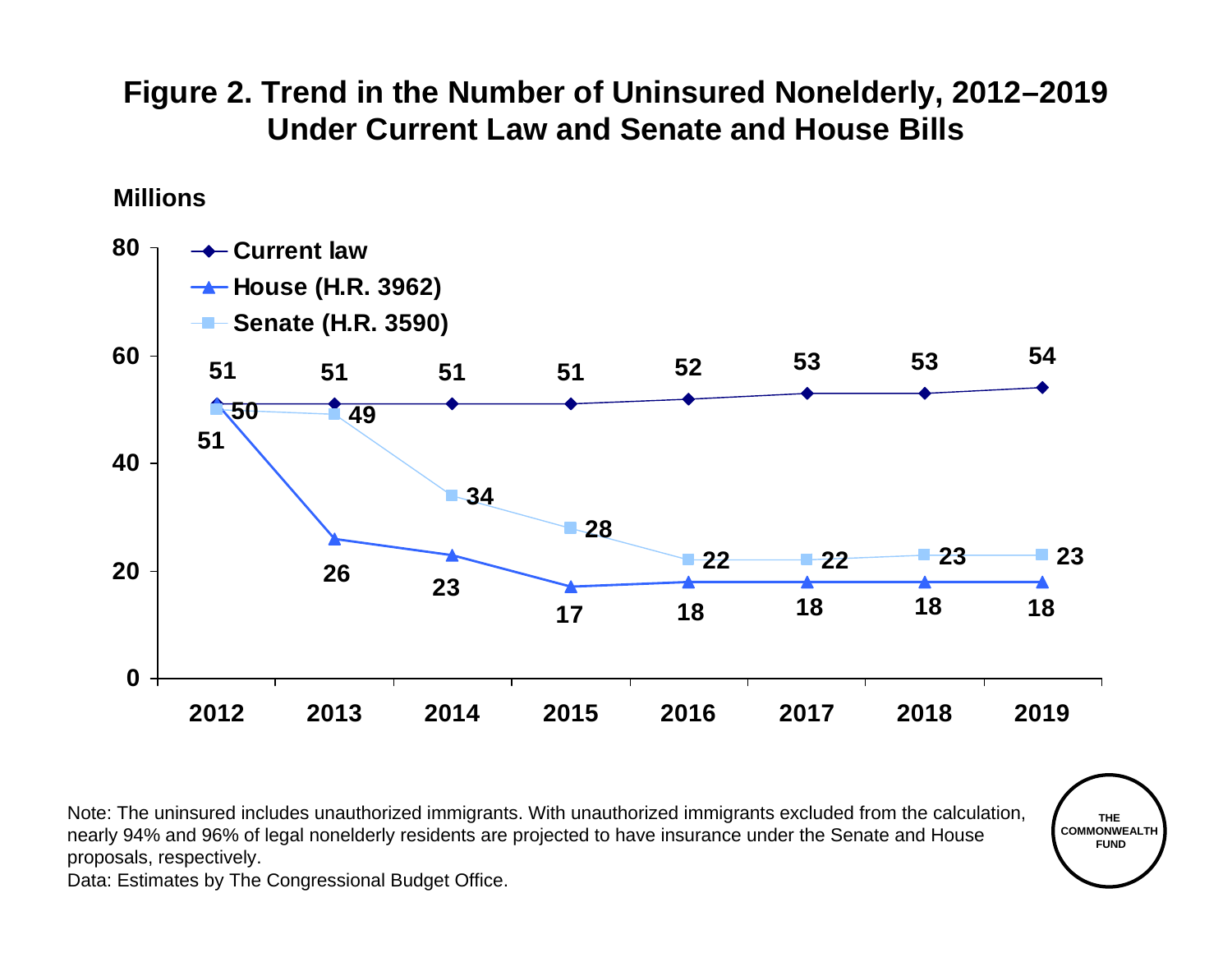# **Figure 3. System Improvement Provisions of National Health Reform Proposals, 2009**

|                                                                                                                      | <b>Senate (H.R. 3590)</b><br>12/24/09                                                                                                                                                                                                                                                                                                                                                                                 | House of Representatives (H.R. 3962)<br>11/7/09                                                                                                                                                                |
|----------------------------------------------------------------------------------------------------------------------|-----------------------------------------------------------------------------------------------------------------------------------------------------------------------------------------------------------------------------------------------------------------------------------------------------------------------------------------------------------------------------------------------------------------------|----------------------------------------------------------------------------------------------------------------------------------------------------------------------------------------------------------------|
| <b>Exchange standards and plans</b>                                                                                  | State, substate, or regional exchanges; private and<br>co-op plans offered, multi-state plans offered under<br>contract with federal OPM; essential health benefits<br>60%-90% actuarial value, four tiers plus catastrophic<br>policy; insurers must meet medical loss ratio in 2011                                                                                                                                 | National or state exchanges; private, public or co-op<br>plans offered; essential health benefits 70%-95%<br>actuarial value, four tiers; insurers must meet specified<br>medical loss ratio                   |
| <b>Primary care</b>                                                                                                  | 10% Medicare bonus payments for PCPs and general Increase Medicare payments for PCPs by 5%; bring<br>surgeons practicing in shortage areas for 5 years                                                                                                                                                                                                                                                                | Medicaid PCPs up to Medicare level                                                                                                                                                                             |
| <b>Prevention and wellness</b>                                                                                       | Provide annual wellness visit including health risk<br>assessment for Medicare beneficiaries; Create a<br>National Prevention, Health Promotion and Public<br>Health Council to establish a national prevention and<br>health promotion strategy; establish a Prevention and<br>Public Health Investment Fund; remove cost-sharing<br>for proven preventive services, grants to support<br>employer wellness programs | Develop a national prevention and wellness strategy;<br>establish a Prevention and Wellness Trust Fund;<br>remove cost-sharing for proven preventive services;<br>grants to support employer wellness programs |
| Innovative payment pilots: medical<br>homes, accountable care organizations,<br>bundled hospital and post-acute care | Allow Medicaid beneficiaries to designate medical<br>home; ACOs to share savings in Medicare; Adopt<br>medical homes, ACOs, and bundled payments on<br>large scale if pilot programs prove successful; Center<br>for Medicare and Medicaid Innovation                                                                                                                                                                 | Adopt medical homes, ACOs, and bundled payments<br>on large scale if pilot programs prove successful;<br>Center for Medicare and Medicaid Innovation                                                           |
| <b>Productivity improvements</b>                                                                                     | Modify market-basket updates to account for<br>productivity improvements                                                                                                                                                                                                                                                                                                                                              | Modify market basket updates to account for<br>productivity improvements                                                                                                                                       |
| <b>Comparative effectiveness</b>                                                                                     | <b>Create Patient-Centered Outcomes Research Institute</b>                                                                                                                                                                                                                                                                                                                                                            | <b>Establish Center for Comparative Effectiveness</b><br>Research within AHRQ                                                                                                                                  |
| <b>Quality improvement</b>                                                                                           | Direct HHS to develop national quality strategy, public<br>reporting; establish an interagency working group to<br>coordinate federal activities                                                                                                                                                                                                                                                                      | Establish the Center for Quality Improvement to<br>identify, develop, evaluate, disseminate, and<br>implement best practices; develop national priorities<br>for performance improvement and quality measures  |

**FUND**

Source: Commonwealth Fund analysis of health reform proposals.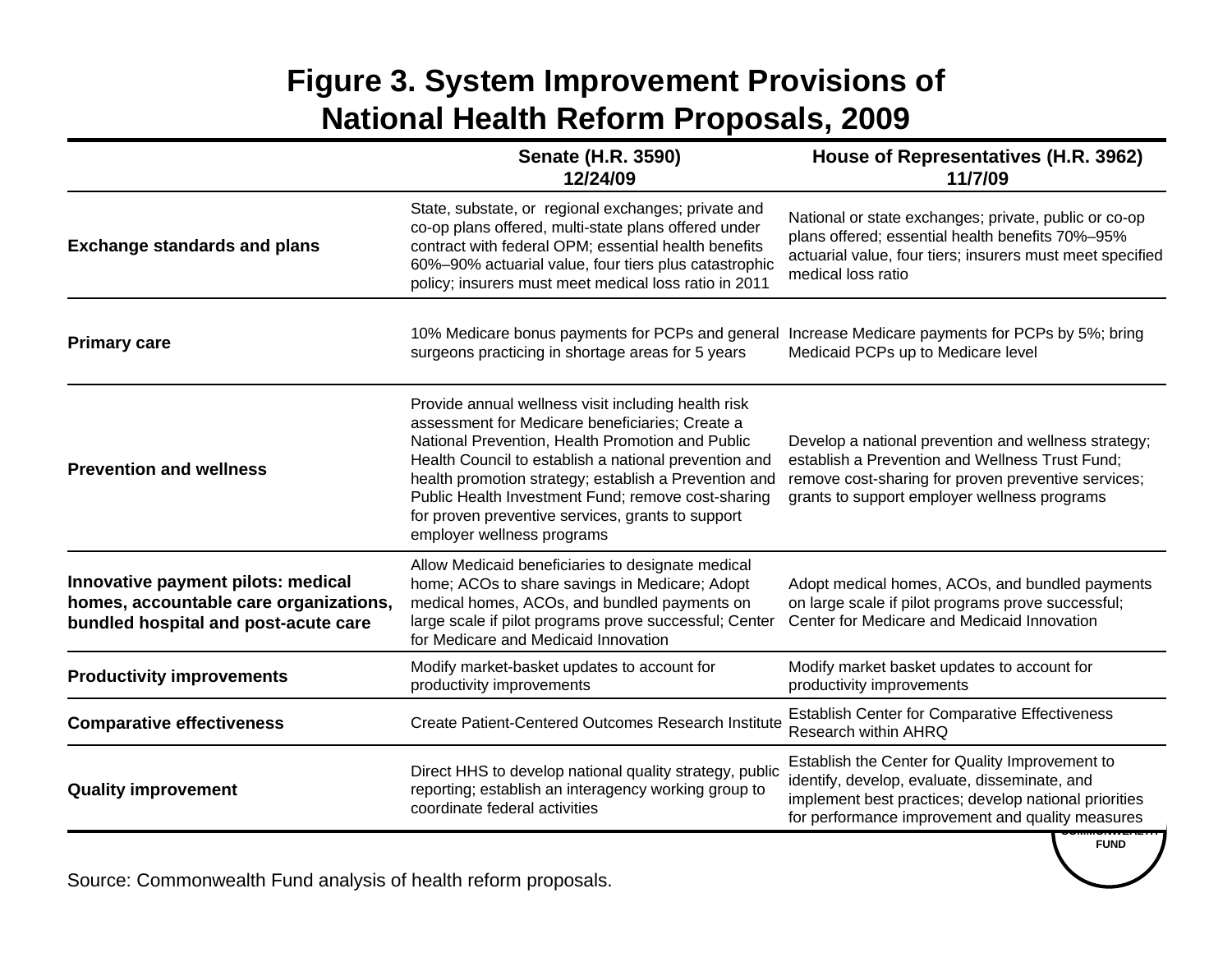## **Figure 4. Senate and House Payment and System Reform Savings, 2010–2019**

#### **Dollars in billions**

|                                                      | <b>CBO</b> estimate of<br>Senate bill (H.R. 3590) | <b>CBO</b> estimate of<br><b>House bill (H.R. 3962)</b> |
|------------------------------------------------------|---------------------------------------------------|---------------------------------------------------------|
| <b>Total Savings from Payment and System Reforms</b> | $-$ \$483                                         | $-$ \$456                                               |
| • Productivity improvement/provider payment updates  | $-151$                                            | $-177$                                                  |
| • Medicare Advantage reform                          | $-136$                                            | $-170$                                                  |
| • Primary care, geographic adjustment                | 6                                                 | $-6$                                                    |
| • Payment innovations                                | $-8$                                              | $-2$                                                    |
| • Hospital readmissions                              | $-7$                                              | $-9$                                                    |
| • Disproportionate share hospital adjustment         | $-43$                                             | $-20$                                                   |
| • Prescription drugs                                 | 6                                                 | $-75$                                                   |
| • Home health                                        | $-39$                                             | $-55$                                                   |
| • Independent Payment Advisory Board                 | $-28$                                             |                                                         |
| • Other improvements and interactions                | $-83$                                             | 58                                                      |

Source: The Congressional Budget Office Cost Estimate of the Patient Protection and Affordable Care Act, Dec. 19, 2009, http://www.cbo.gov/doc.cfm?index=10868. The Congressional Budget Office Analysis of H.R. 3962, The Affordable Health Care for America Act, Nov. 20, 2009, http://www.cbo.gov/doc.cfm?index=10741.

**THE COMMONWEALTHFUND**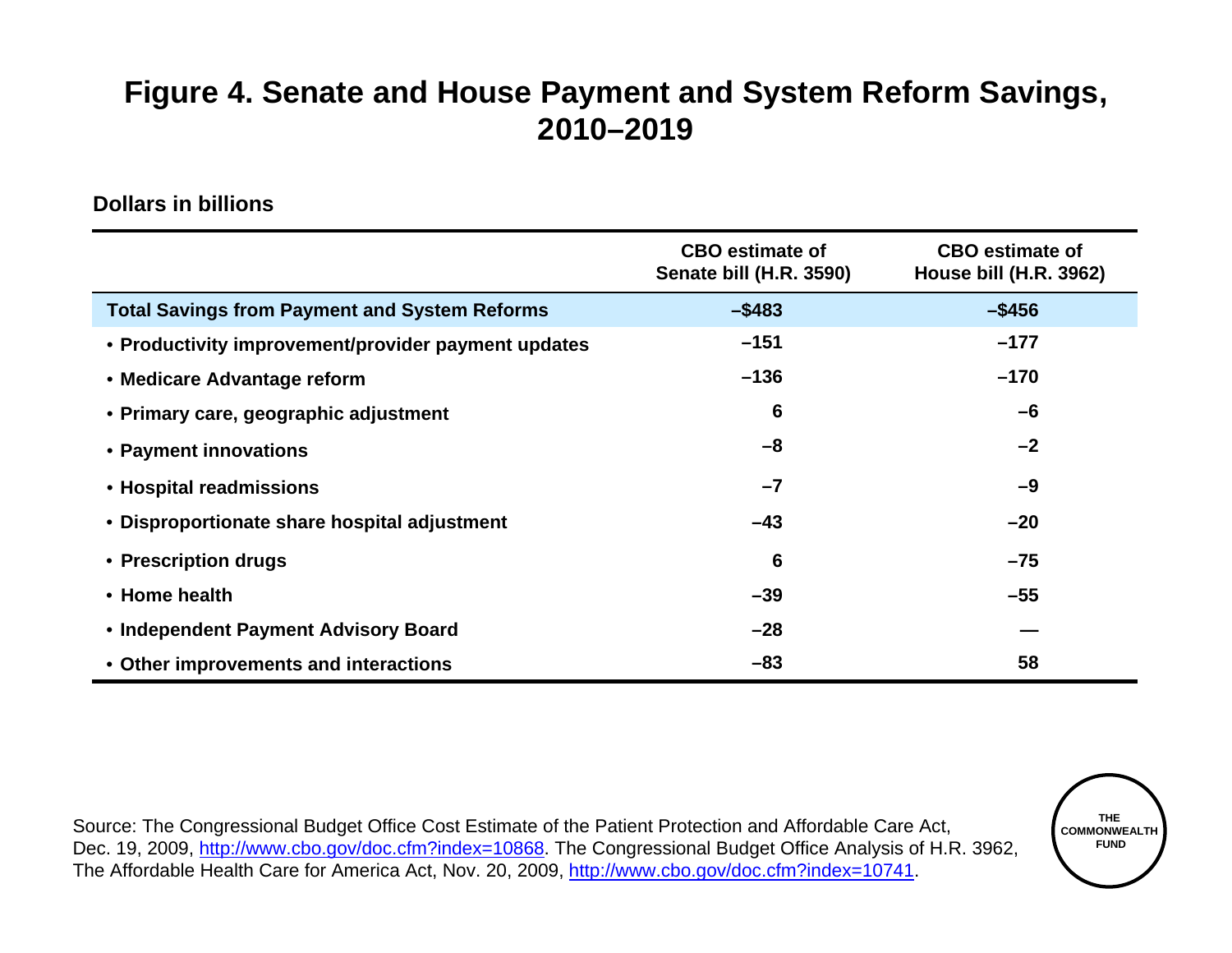# **Figure 5. Major Sources of Savings and Revenues Compared with Projected Spending, Net Cumulative Effect on Federal Deficit, 2010–2019**

#### **Dollars in billions**

|                                                                                     | <b>CBO</b> estimate of<br>Senate bill (H.R. 3590) | <b>CBO</b> estimate of<br>House bill (H.R. 3962) |
|-------------------------------------------------------------------------------------|---------------------------------------------------|--------------------------------------------------|
| Total Net Impact on Federal Deficit, 2010-2019                                      | $-$ \$132                                         | $-$ \$138                                        |
| <b>Total Federal Cost of Coverage Expansion and Improvement</b>                     | \$763                                             | <u>\$891</u>                                     |
| <b>Gross Cost of Coverage Provisions</b>                                            | \$871                                             | \$1,052                                          |
| • Medicaid/CHIP outlays                                                             | 395                                               | 425                                              |
| • Exchange subsidies                                                                | 436                                               | 602                                              |
| • Small employer subsidies                                                          | 40                                                | 25                                               |
| <b>Offsetting Revenues and Wage Effects</b>                                         | $-$ \$108                                         | $-$ \$162                                        |
| • Payments by uninsured individuals                                                 | $-15$                                             | $-33$                                            |
| • Play-or-pay payments by employers                                                 | $-28$                                             | $-135$                                           |
| • Associated effects on taxes and outlays                                           | $-65$                                             | 6                                                |
| <b>Total Savings from Payment and System Reforms</b>                                | $-$ \$483                                         | $-$ \$456                                        |
| • Productivity updates/provider payment changes                                     | $-151$                                            | $-177$                                           |
| • Medicare Advantage reform                                                         | $-136$                                            | $-170$                                           |
| • Other improvements and savings                                                    | $-196$                                            | $-109$                                           |
| <b>Total Revenues</b>                                                               | $-$ \$413                                         | <u>-\$574</u>                                    |
| • Excise tax on high premium insurance plans                                        | $-149$                                            |                                                  |
| • Surtax on wealthy individuals and families                                        |                                                   | $-461$                                           |
| • Other revenues                                                                    | $-264$                                            | $-113$                                           |
| وبالموريصة المستحدد والمناقص والمستحدث والمحافظ والمعالمة والمستحلف والملحى والملحي |                                                   | <b>COMMONWEALTH</b>                              |

Note: Totals do not reflect net impact on deficit because of rounding.

Source: The Congressional Budget Office Cost Estimate of the Patient Protection and Affordable Care Act, Dec. 19, 2009,

http://www.cbo.gov/doc.cfm?index=10868. The Congressional Budget Office Analysis of H.R. 3962, The Affordable Health Care for America Act, Nov. 20, 2009, http://www.cbo.gov/doc.cfm?index=10741.

**FUND**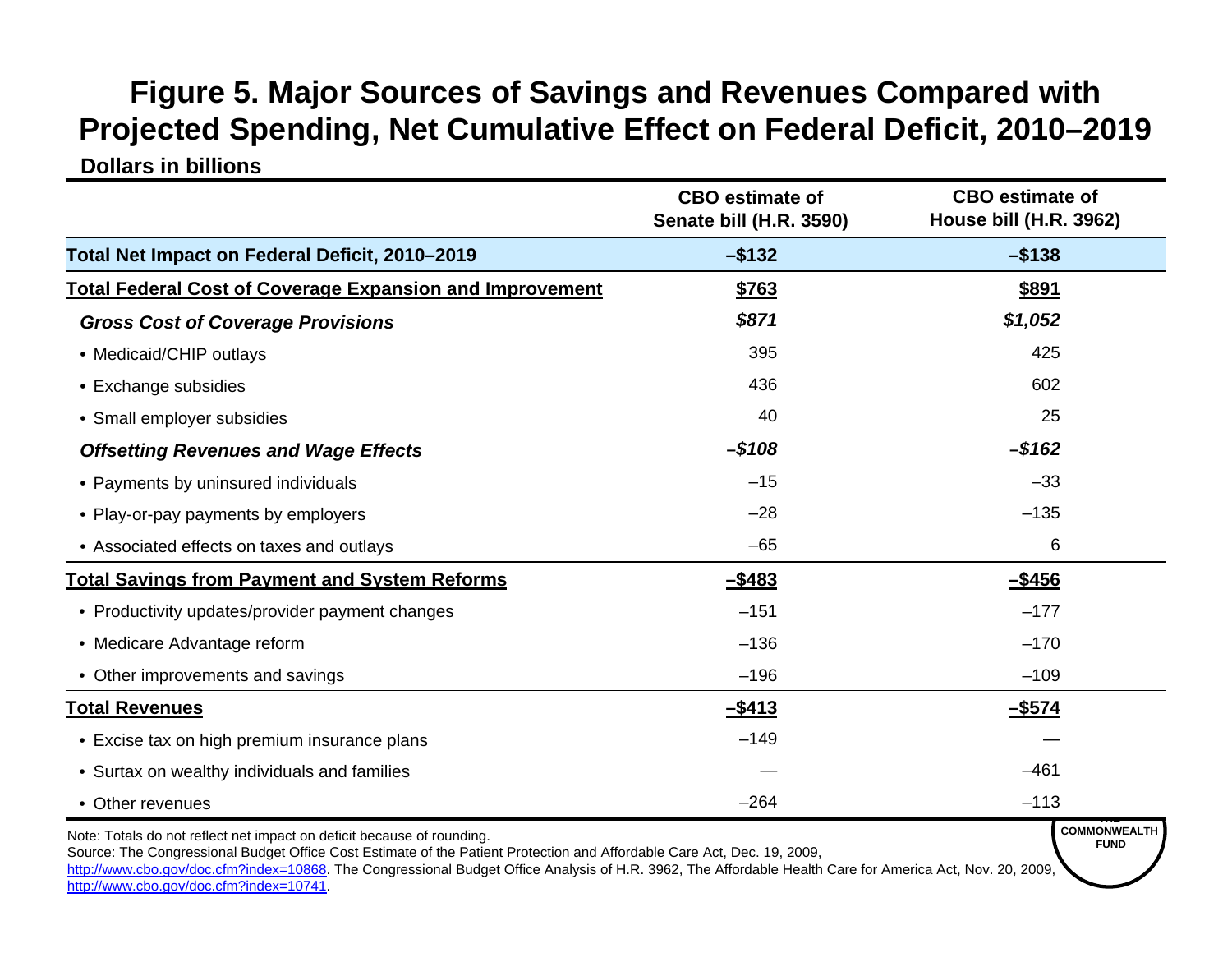### **Figure 6. Proportions of System Savings and New Revenue in Senate and House Bills**



#### **Senate (H.R. 3590) House (H.R. 3962)**



Note: Totals do not reflect net impact on deficit because of rounding.

Source: The Congressional Budget Office Cost Estimate of the Patient Protection and Affordable Care Act, Dec. 19, 2009,

http://www.cbo.gov/doc.cfm?index=10868, and The Joint Committee on Taxation Estimated Revenue Effects of the Revenue Provisions in the "Patient Protection and Affordable Care Act", December 19, 2009, JCX-61-09. The Congressional Budget Office Analysis of H.R. 3962, The Affordable Health Care for America Act, As Passed by the House of Representatives, November 20, 2009, http://www.cbo.gov/doc.cfm?index=10741.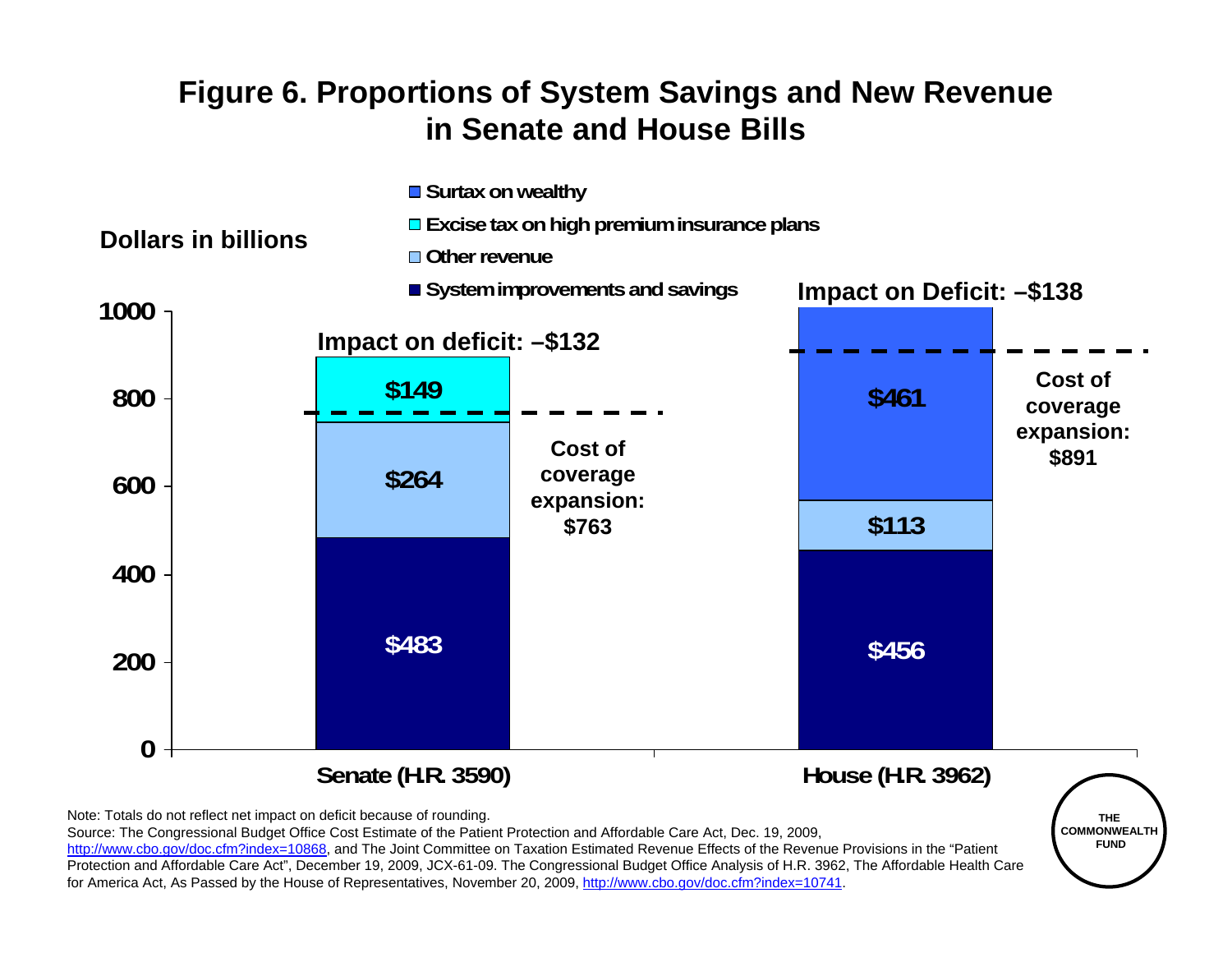### **Figure 7. Sources of New Revenue in Senate and House Bills**



Note: Numbers may not sum to 100% due to rounding. In addition, taxes and outlay effects are excluded from the sources of revenue for H.R. 3962 because taxes and outlay effects are estimated to result in an additional \$6 billion in federal spending over the 2010-2019 period. Source: The Congressional Budget Office Cost Estimate of the Patient Protection and Affordable Care Act, Dec. 19, 2009, http://www.cbo.gov/doc.cfm?index=10868, and The Joint Committee on Taxation Estimated Revenue Effects of the Revenue Provisions in the "Patient Protection and Affordable Care Act", Dec. 19, 2009, JCX-61-09. The Congressional Budget Office Analysis of H.R. 3962, The Affordable Health Care for America Act, As Passed by the House of Representatives, November 20, 2009, http://www.cbo.gov/doc.cfm?index=10741.

**THE COMMONWEALTHFUND**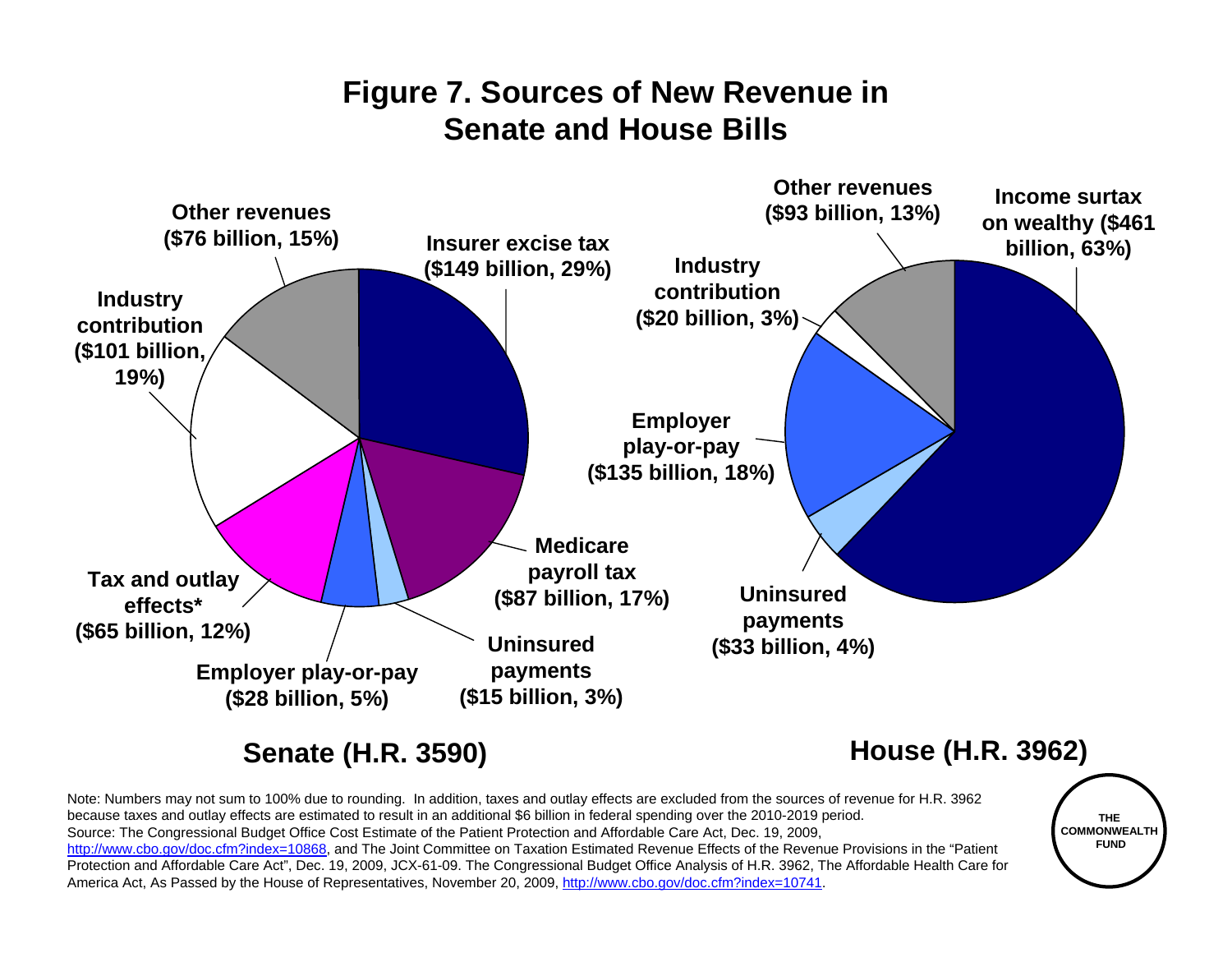### **Figure 8. Proposals' Impact on Insurance Coverage and Costs, 2019**

|                                                       | <b>Senate</b><br>(H.R. 3590)<br>12/24/09 | <b>House of Representatives</b><br>(H.R. 3962)<br>11/7/09 |
|-------------------------------------------------------|------------------------------------------|-----------------------------------------------------------|
| Formerly uninsured now covered,<br>2019               | 31 million                               | 36 million                                                |
| <b>Additionally covered by</b><br>Medicaid/CHIP, 2019 | 15 million                               | 15 million                                                |
| Covered in exchange, 2019                             | 30 million                               | 30 million                                                |
| Net cost of coverage expansion,<br>2010-2019          | \$763 billion                            | \$891 billion                                             |
| Net impact on federal deficit,<br>2010-2019           | -\$132 billion                           | –\$138 billion                                            |

Source: The Congressional Budget Office Cost Estimate of the Patient Protection and Affordable Care Act, Dec. 19, 2009, http://cbo.gov/doc.cfm?index=10868. The Congressional Budget Office Analysis of H.R. 3962, The Affordable Health Care for America Act, As Passed by the House of Representatives, November 20, 2009, http://www.cbo.gov/doc.cfm?index=10741.

**THE COMMONWEALTHFUND**